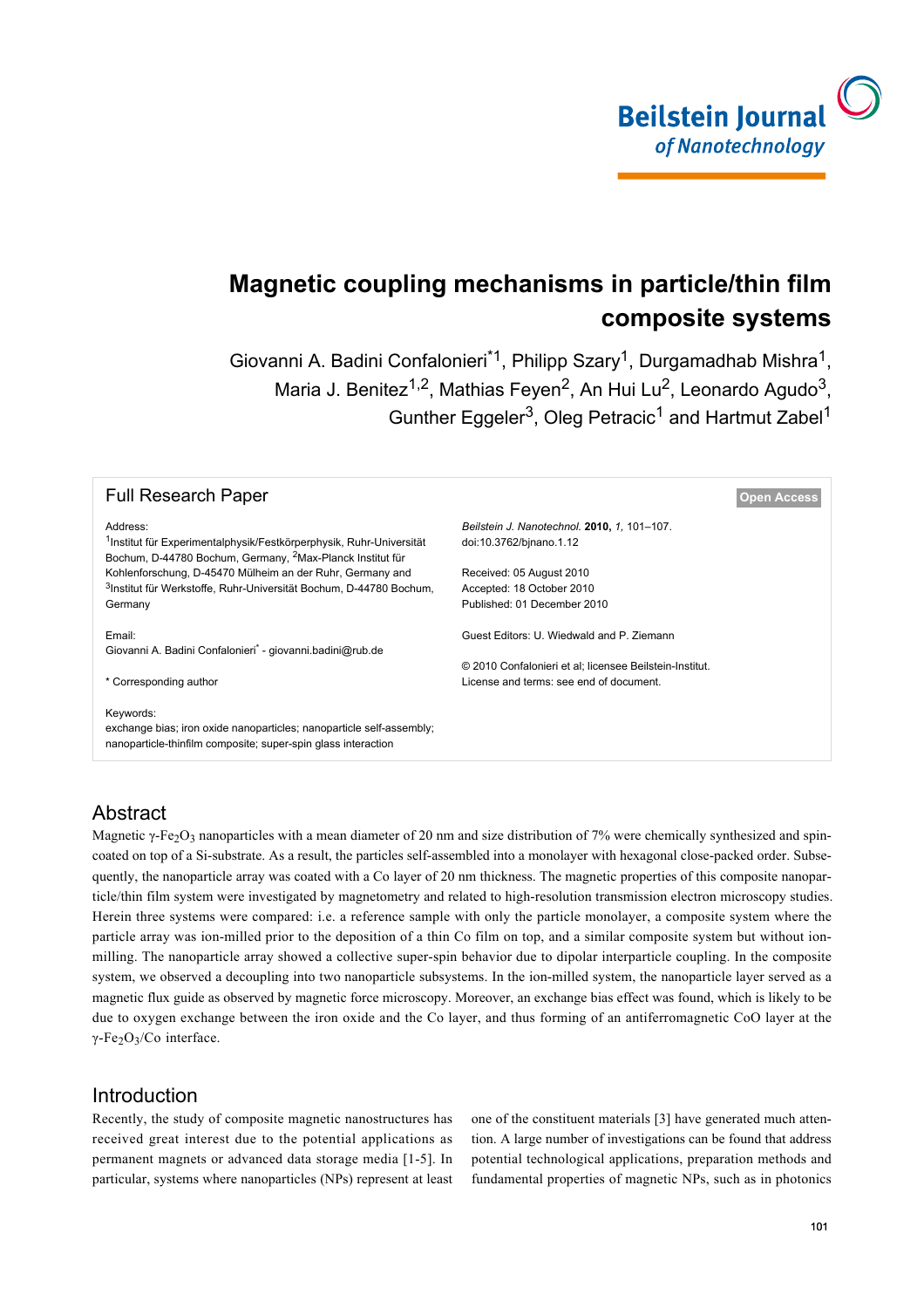[6,7], nanomedicine [8-10], electronics [11,12] and data storage technology [13-15]. In the latter case, composites of magnetic NPs grown onto or embedded in a host matrix have received particular attention due to their potential use for hard disk drive media [13,15-17].

In most cases, magnetic NP/thin film composites are prepared by physical growth methods, such as sputtering [18,19], sequential pulsed laser deposition [20,21], sputtering gas aggregation [22] or mechanical milling [23]. In this work, we report a different approach to fabricate composite nanoparticle/thin-film materials, i.e., which combines the use of both chemical and physical growth methods. The composite material can be successfully prepared over areas larger than  $100 \text{ mm}^2$  and is obtained by combining chemical synthesis of the NPs, their mechanical self-assembly on top of a substrate, and ion-beam sputtering of a magnetic layer. All experimental details about the fabrication of the present system are described in the last section.

While the physical properties of magnetic NPs are well documented [24-27], the collective behavior of self-assembled magnetic NPs on the one hand and their interaction with a magnetic substrate on the other hand is less well studied. The aim of our present investigation is to shed light on these various interactions.

## Results and Discussion Structural characterization

Hexagonal close packing of self-assembled NPs as a result of the spin-coating process was confirmed by means of atomic force microscopy (AFM) images in Figure 1a and scanning electron microscopy (SEM) images in Figure 1b. The monodisperse nature of the particles and their ordering can be observed in these images. Furthermore, in both images common faults can be seen which are encountered in NP monolayer samples prepared by spin-coating, such as the presence of regions with two overlapping layers, missing particles (voids), and dislocations separating domains of hexagonal order. Aside from the presence of local defects, the spin-coating technique has proven to be able to produce long range hexagonal order over areas of  $10 \times 10$  mm<sup>2</sup> with a structural coherence length, as probed by scattering techniques, in the order of 200–300 nm [28].

AFM observations, shown in Figure 1a, also confirm the hexagonal close-packed ordering with an average surface roughness of the film of approximately 1.4 nm.

Ion-milling carried out at the surface of the NPs removed the oleic acid layer, flattened the NPs at the top, and reduced the surface roughness prior to the deposition of a Co layer on top.



**Figure 1:** AFM (a) and SEM (b) images showing the self-assembly of the NPs in a close-packed hexagonal structure as a consequence of the spin-coating process.

Approximately, a 2 to 3 nm thick layer was removed from the surface during milling. Cross sectional TEM images of the samples are shown in Figure 2b. For comparison, a reference sample that has not undergone ion-milling is also depicted in Figure 2a. Without ion-milling, the Co layer replicates the topography of the NPs beneath, which is much less in the case of the Co layer on the ion-milled NPs.



**Figure 2:** Top panel: High-resolution TEM cross-section images of non-ion-milled (a) and ion-milled (b) composite samples. Bottom panel: AFM images of the Co surface for the non-ion-milled (c) and ion-milled (d) samples.

AFM images of the two samples prepared with non-ion-milled (Figure 2c) and with ion-milled (Figure 2d) NPs are in good agreement with the TEM observation. In the former case the topography of the NPs is reflected on the Co surface, while, after milling the surface is flattened down with a reduction in the average roughness from 5.8 nm to 1.8 nm.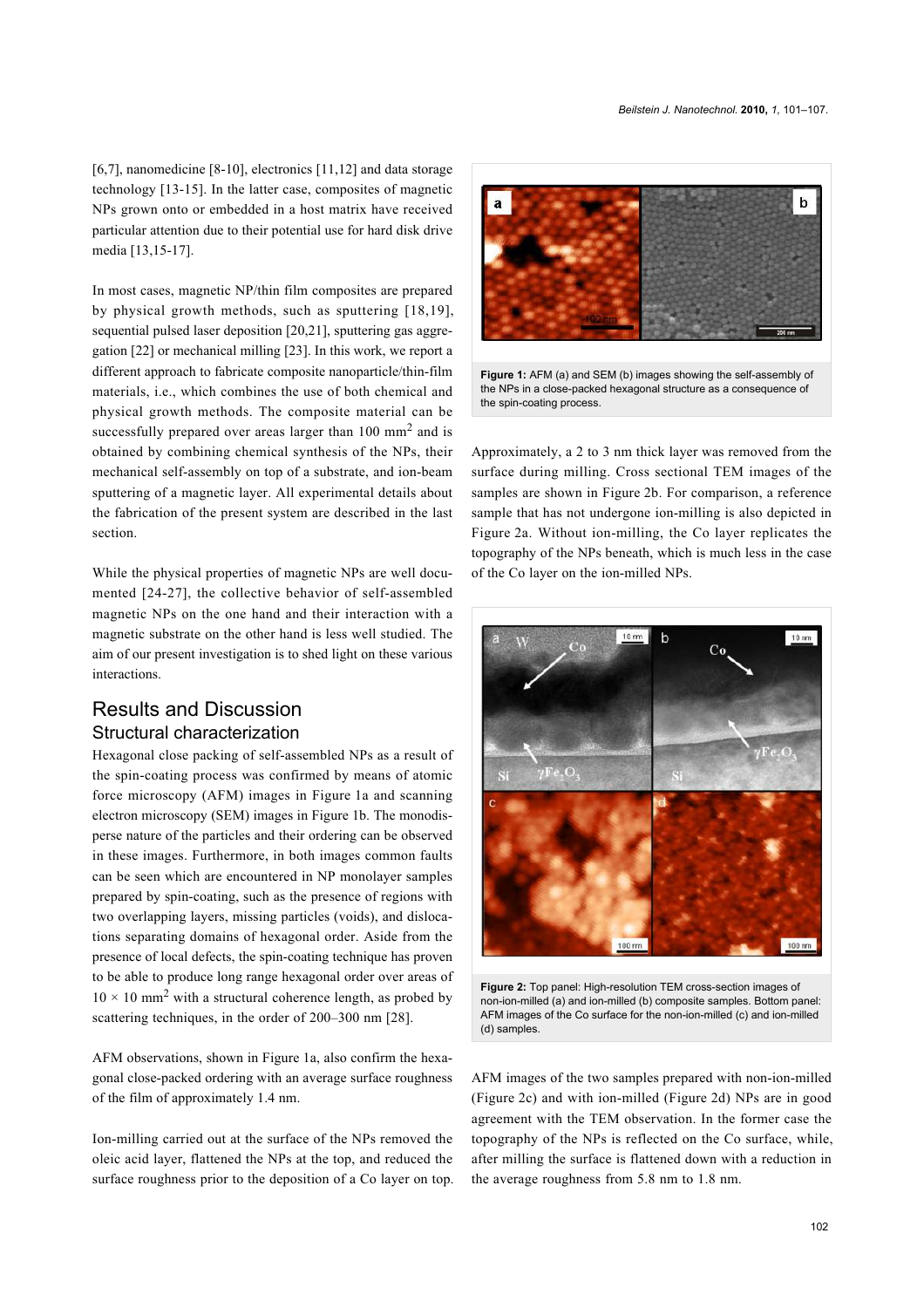#### Magnetic characterization

Magnetization hysteresis loops of a monolayer film, consisting of single phased maghemite NPs as detailed in the experimental section, are shown in Figure 3a. Hysteresis loops taken at 330 K and 15 K show the expected behavior of nanosized ferrimagnetic particles, i.e., symmetric loops, with a coercivity of *H<sup>c</sup>* = 280 Oe at 15 K and *Hc*= 40 Oe at 330 K. The large increase in coercivity at low temperature is in agreement with previous reports and with the model of superparamagnetic (SPM) particles [29,30].

After the deposition of Co on top of the NP arrays, the *H<sup>c</sup>* at 15 K increases to 408 Oe and 455 Oe for the non-ion-milled (Figure 3b) and the ion-milled (Figure 3c) samples, respectively, while at 330 K the  $H_c$  values with and without the Co layer are essentially the same. The interaction between the NPs and the Co layer becomes more pronounced at low temperatures and is expressed by a further increase of the coercivity and in a change of the shape of the hysteresis loop. In addition, it should be noted that, while the hysteresis loop for the NP monolayer is symmetric, the composite systems show a significant bias. It is important to note that the bias is only observed when the sample is field cooled, implying that its origin should be ascribed to an antiferromagnetic/ferromagnetic (AF/FM) coupling [31-35].

The magnetic exchange interaction between an AF and an FM layer can usually be observed as a horizontal shift of the magnetic hysteresis loop, when cooling the material from a temperature above the Néel temperature in an applied magnetic field. This offset is defined as exchange bias (EB) field, *H<sup>b</sup>* [32,33]. We find EB values at 15 K of  $H_b$  = 157 Oe and 185 Oe for the non-ion-milled and the ion-milled system, respectively.

Since the system considered here is composed of single-phase ferrimagnetic maghemite NPs and a ferromagnetic Co thin film, it is necessary to account for the presence of an extra AF component. A possible explanation is that the Co layer is

partially oxidized to AF CoO. The Co layer is capped with a protective Cu layer, and therefore, oxidation is more likely to occur at the particle/film interface by oxygen exchange from both the iron oxide and the organic oleic acid to the Co layer. In the event of oxygen exchange between the iron oxide nanoparticles and the Co layer, it is reasonable to expect a change in stoichiometry of the nanoparticles, at least at the surface level, close to the interface. However, it was not possible to verify this aspect, either from direct TEM images or to infer it from magnetic measurements. Further work is necessary to clarify this point. In any case, the EB is likely due to the exchange interaction between the AF CoO interfacial layer and the FM layer.

This CoO layer is estimated to be between 1 to 4 nm thick. Although it was not possible to resolve such a CoO layer from the high-resolution TEM images (Figure 2), dark-field TEM images (Figure 4a) reveal the presence of a crystalline  $\sim$ 4 nm thick layer being well distinguishable from the Co layer, and thus attributed to the formation of an oxide phase in the Co film. The corresponding diffraction pattern shown in Figure 4b confirms the existence of a CoO crystal structure.

Further information about the magnetic behavior and in particular about the coupling effects between the NPs and the Co layer can be obtained from measurements of the magnetic moment vs temperature (Figure 5) after zero-field cooling (ZFC) and field cooling (FC).

Generally, the system is first cooled down from relatively high temperatures (here 380 K) in a zero field, then a magnetic field is applied and the ZFC curve is measured. The FC curve is usually obtained directly following the ZFC curve upon cooling in the same applied field.



Figure 5 shows  $m_{ZFC}$  and  $m_{FC}$  measured at 500 Oe for the three systems, i.e., the NP monolayer (green squares), non-ion-milled

**Figure 3:** Magnetic hysteresis loops at 330 K and 15 K for a monolayer film of nanoparticles (a) and the composite nanoparticle/Co film non-ion-milled (b) and after ion-milling (c).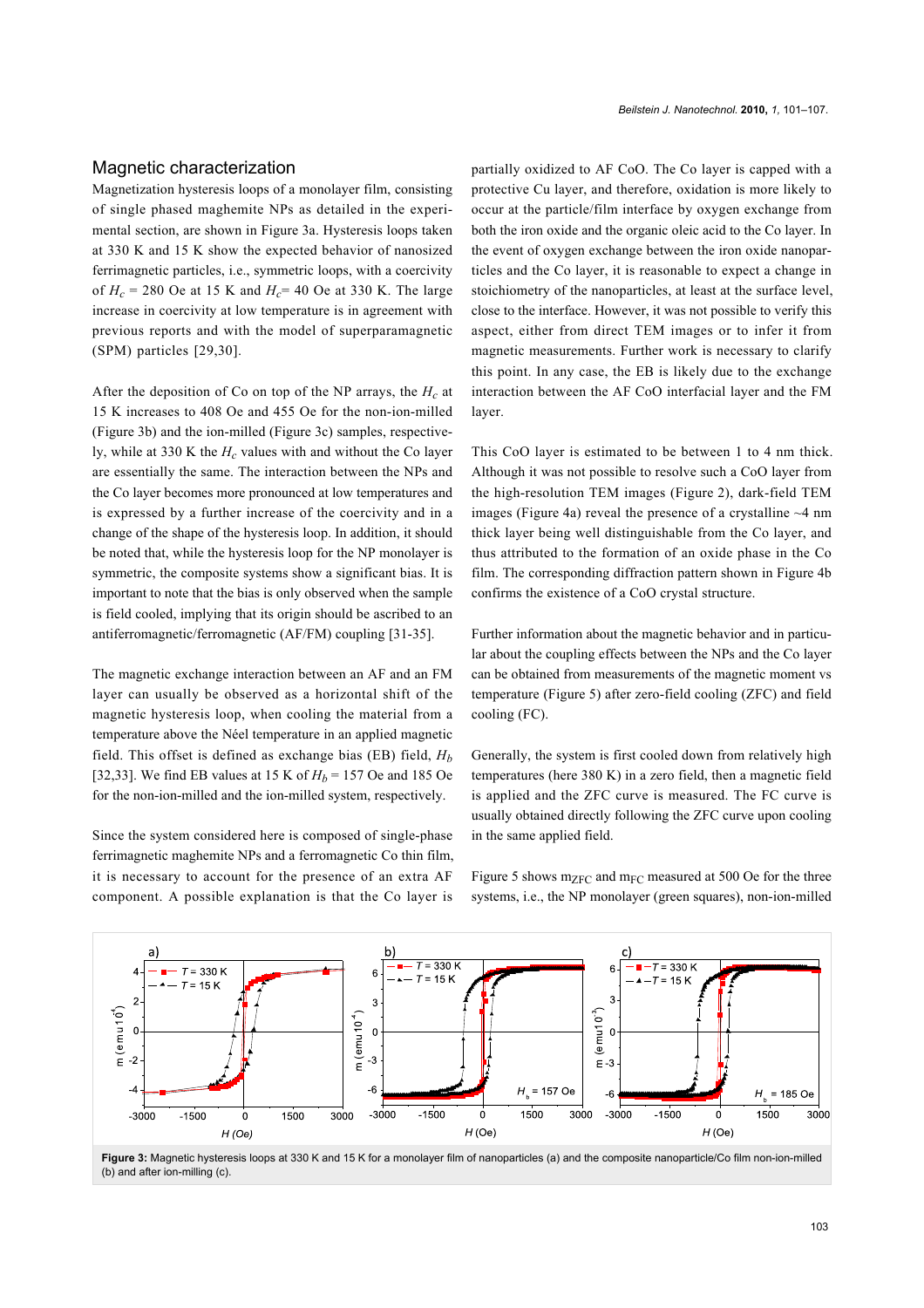

Figure 4: (a) Dark-field TEM image of the cross section NPs/thin-film system showing the CoO layer at the interface with NPs. (b) The corresponding diffraction pattern where the following phases are identified: 1) CoO (200), 2) Fe<sub>2</sub>O<sub>3</sub> (311), 3) Si (111), 4) Fe<sub>2</sub>O<sub>3</sub> (111).



500 Oe for a NP monolayer (green squares), non-ion-milled composite (black circles) and ion-milled composite (red triangles), respectively. The curves are scaled for better clarity. The inset shows a schematic of the composite system. The Co film is depicted as a blue solid film and the NPs as circles, where two subsystems are marked: the open circles represent particles which are not in contact with the Co layer, and the filled brown circles are particles in contact with or near to the Co, respectively.

composite (black circles) and ion-milled composite (red triangles), respectively. The ZFC/FC curves for the NP monolayer show the regular behavior as expected from a SPM system, i.e., a peak in the ZFC curve marking the blocking temperature,  $T_b \approx 250$  K, of the system and the splitting of the  $ZFC$  and  $FC$  curves near  $T<sub>b</sub>$ . However, an important feature is the decrease of the magnetic moment in the FC curve for decreasing temperatures below  $T<sub>b</sub>$ . This trend has already been

recognized as indicating a collective particle behavior, a so-called super-spin glass (SSG) state [21,24,27,36,37]. The peak temperature then marks the 'blocking temperature', however, not of individual NPs, but of the entire *interacting* monolayer of NPs.

When adding a Co layer on top of the NPs, the collective behavior of the NPs is partially inhibited as found from a more shallow dip in the FC curve. Interestingly, in the composite systems the ZFC/FC curves reveal the presence of two separate  $T_b$  peaks, i.e., at ≈340 K and at ≈210 K and hence one above and one below, respectively, the blocking temperature of the NP monolayer.

There are two possible origins for the two peaks feature. In first place it might be due to the existence of two different NP subsystems as schematically depicted in the inset of Figure 5. The Co film does not cover all NPs equally, but only the top layer of NPs. In a 'monolayer' of NPs (that means one layer of particles on average) there exist not only holes and dislocations in the array but also areas with a second layer (see Figure 1). Hence, there will be NPs that are not in contact with the Co layer (open circles in the inset of Figure 5). Consequently, one might expect two magnetic subsystems, i.e., firstly NPs which are strongly magnetically coupled to the Co film or exchange biased to the CoO layer mentioned above at the NP-Co interface. These NPs are likely to produce an increased blocking temperature due to an increased energy barrier originating from the additional coupling.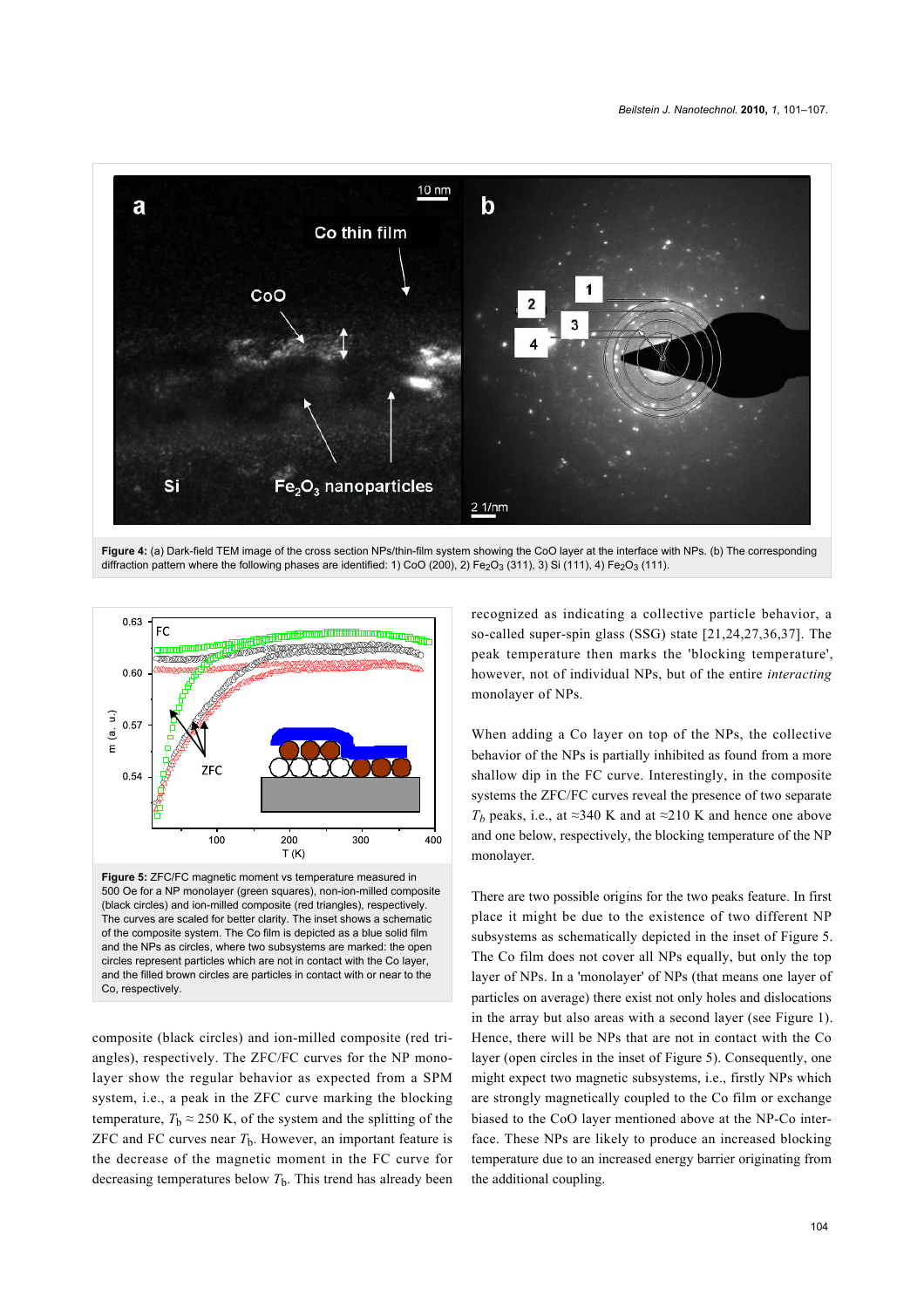Secondly, the other peak at lower temperatures is then due to NPs that are not in contact to the Co layer. These particles are weakly coupled to the other NPs by dipolar interactions. Because this subsystem consists of fewer particles than the entire NP ensemble, the collective blocking temperature of this smaller system will be reduced.

The second possible origin of the low-field peak might also arise from the CoO layer. It was in fact reported for a FM/AF coupled  $Fe<sub>3</sub>O<sub>4</sub>/CoO$  [38] and  $Fe/CoO$  [39] thin film systems, that the blocking temperature, in this case the temperature at which exchange bias between a FM and an AF thin film disappears, can occur at temperatures below the Néel temperature of  $CoO$  ( $\sim$ 290 K), in the case of ultra thin films of CoO (less than 5 nm). Considering the thickness of the CoO film naturally grown in our system, it cannot be excluded that the peak at lower temperature in Figure 5 might be caused by the disappearance of the FM/AF coupling. In order to clarify this point further experimental work is necessary.

MFM was used to investigate the surface domain structure of the composite materials with the sample in the remanent state (Figure 6c and Figure 6d). For comparison, the corresponding AFM images are also shown (Figure 6a and Figure 6b). In the case of the ion-milled system no well-defined magnetic domain structure at remanence can be recognized. The stray field of the MFM tip was found to modify the magnetic contrast during scanning (see Figure 6d). In order to rule out the possibility of artificial features from the tip or from surface impurities, different scans were performed after magnetic cycling. This effect was reproducible over multiple scans. Accounting for the better contact between particles and thin film and thus stronger magnetic coupling, this phenomenon can be due to the particles collecting the magnetic flux in a mechanism similar to that exerted by soft magnetic underlayers in perpendicular recording media [13]. This effect, however, becomes reduced with increasing interface roughness, as is the case for the non-ionmilled NPs. Here a sample-tip interaction was not observed (Figure 6c). A diffuse but stable domain structure in the Co layer is observed.

## Conclusion

Self assembled magnetic NP/thin film composites were prepared by a combination of spin-coating and ion-beam sputtering techniques. Ion-milling of the NP surface was used prior to Co sputtering for removing the oleic acid shell at the top of the NPs and to smooth out the interface prior to Co film deposition. This process was found to improve the coupling between the NPs and the Co layer. A shift of the hysteresis loop at low temperatures indicates an AF/FM exchange bias effect in the composite system, which is likely due to the formation of a



**Figure 6:** Top panel: AFM images of the Co surface for the non-ionmilled (a) and ion-milled (b) composite systems. Bottom panel: MFM images of the Co surface of non-ion-milled (c) and ion-milled (d) composite samples, taken with the sample in the remanent state after saturating at 1000 Oe.

CoO layer at the interface. The single NP layer exhibits a stretched blocking temperature, indicative of a collective behavior due to magnetic dipole interaction. The composite system shows two blocking temperatures: one above the temperature of the single NP layer, which likely is due to the interaction with the Co-layer, and one below, which we assign to small NP islands that are in contact with other NPs on top but not with the Co layer. Moreover, a 'soft magnetic underlayer' behavior of the ion-milled system was observed by MFM measurements. In conclusion, the contact of magnetic NPs with a closed thin magnetic film increases the blocking temperature of the system, i.e., it increases the potential well for thermal fluctuations. Composite systems also exhibit an enhanced coercivity and a change in the shape of the hysteresis loop at low temperature. The other two effects, exchange bias and a second lower blocking temperature, are extrinsic and depend on the particular system chosen.

## **Experimental**

Iron oxide NPs were prepared by thermal decomposition of metal-oleate complexes [40]. As-prepared, particles with mean diameter of 20 nm and 7% size distribution were coated with a  $\sim$ 2 nm thick layer of oleic acid and dissolved in toluene. The NP dispersion, with a concentration of approximately 50 mg of NPs per 5 ml of toluene, was spin-coated at 3000 rpm for 30 s on top of a Si(100) substrate with a natural oxide layer. As a result of the spin-coating process, approximately one monolayer of self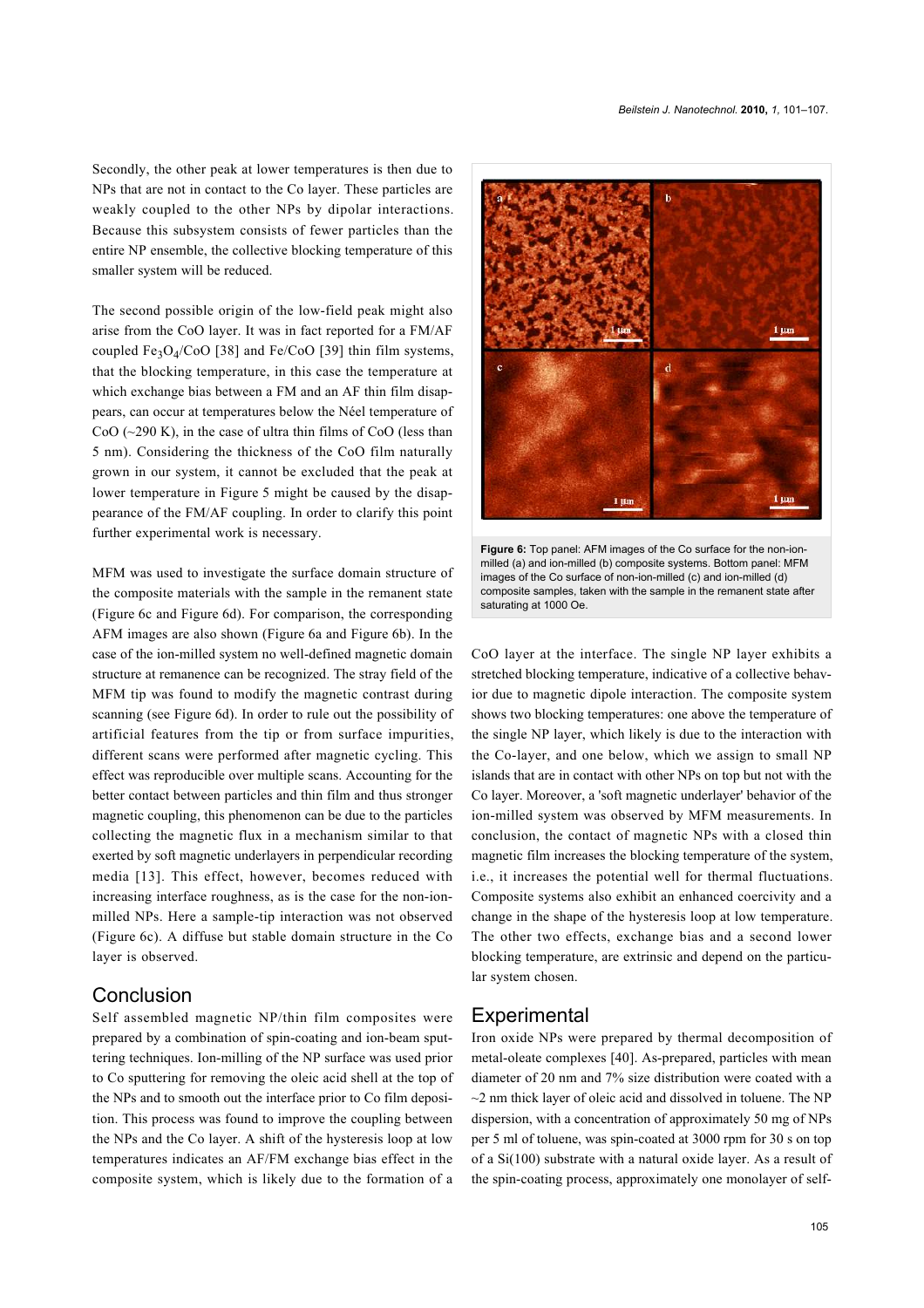After heat treatment, the NP monolayer was ion-milled with neutralized Ar-ions for 4 min in order to flatten the NP array and remove the oleic acid layer. Finally, a thin cobalt film of 20 nm thickness was grown on top of the NPs by ion-beam sputtering from a Co target at  $3.9 \times 10^{-4}$  mbar with a base pressure of  $1 \times 10^{-8}$  mbar. To prevent oxidation of the Co surface, the sample was finally capped with a 3 nm thick layer of Cu. A reference composite sample was prepared for comparison, where the NPs were not ion-milled prior to the sputtering of Co.

The structure and topography of the samples were characterized by means of scanning electron microscopy (SEM) with a FEI Quanta FEG-SEM, transmission electron microscopy (TEM) with an analytical 200 kV FEG-TEM TECNAI F20 S-Twin instrument, atomic force and magnetic force microscopy (AFM, MFM) with an NT-MDT low temperature HV-Solver system. For cross sectional investigations of the composite film, TEM foils were extracted perpendicularly to the sample surface, by means of focused ion-beam technique, for which the sample had to be coated with an approximately 3 µm thick layer of tungsten. Magnetic measurements were performed by means of superconducting quantum interference device (SQUID) magnetometry (Quantum Design, MPMS) on sample areas of  $7 \times 7$  mm<sup>2</sup>, in a temperature range between 15 and 380 K, with the field applied in the plane of the sample.

### Acknowledgements

This work was supported by the Ruhr-University Bochum through the Research Department  $IS^3/HTM$ . The authors would like to acknowledge M. Bienek for the invaluable help during TEM foil preparation.

## References

- 1. Kneller, E. F.; Hawig, R. *IEEE Trans. Magn.* **1991,** *27,* 3588–3600. doi:10.1109/20.102931
- 2. Skomski, R.; Coey, J. M. D. *Phys. Rev. B* **1993,** *48,* 15812–15816. doi:10.1103/PhysRevB.48.15812
- 3. Zeng, H.; Li, J.; Liu, J. P.; Wang, Z. L.; Sun, S. *Nature* **2002,** *420,* 395–398. doi:10.1038/nature01208
- 4. Thiele, J. U.; Maat, S.; Fullerton, E. E. *Appl. Phys. Lett.* **2003,** *82,* 2859–2861. doi:10.1063/1.1571232
- 5. Wang, J. P. *Nat. Mater.* **2005,** *4,* 191–192. doi:10.1038/nmat1344
- 6. Lyubchanskii, I. L.; Dadoenkova, N. N.; Lyubchanskii, M. I.; Shapovalov, E. A.; Rasing, T. H. *J. Phys. D: Appl. Phys.* **2003,** *36,* R277–R287. doi:10.1088/0022-3727/36/18/R01
- 7. Ge, J.; Hu, Y.; Yin, Y. *Angew. Chem., Int. Ed.* **2007,** *46,* 7428–7431. doi:10.1002/anie.200701992
- 8. Medarova, Z.; Pham, W.; Farrar, C.; Petkova, V.; Moore, A. Nat. Med. **2007,** *13,* 372–377. doi:10.1038/nm1486
- 9. Krishnan, K. M.; Pakhomov, A. B.; Bao, Y.; Blomqvist, P.; Chun, Y.; Gonzales, M.; Grin, K.; Ji, X.; Roberts, B. K. *J. Mater. Sci.* **2006,** *41,* 793–815. doi:10.1007/s10853-006-6564-1
- 10. Pankhurst, Q. A.; Connolly, J.; Jones, S. K.; Dobson, J. *J. Phys. D: Appl. Phys.* **2003,** *36,* R167–R181. doi:10.1088/0022-3727/36/13/201
- 11. Hai, P. N.; Ohya, S.; Tanaka, M.; Barnes, S. E.; Maekawa, S. *Nature* **2009,** *458,* 489–492. doi:10.1038/nature07879
- 12. Black, C. T.; Murray, C. B.; Sandstrom, R. L.; Sun, S. *Science* **2000,** *290,* 1131–1134. doi:10.1126/science.290.5494.1131
- 13. Terris, B. D.; Thomson, T. *J. Phys. D: Appl. Phys.* **2005,** *38,* R199–R222. doi:10.1088/0022-3727/38/12/R01
- 14. Burda, C.; Chen, X.; Narayanan, R.; El-Sayed, M. A. *Chem. Rev.* **2005,** *105,* 1025–1102. doi:10.1021/cr030063a
- 15. Sun, S. H. *Adv. Mater.* **2006,** *18,* 393–403. doi:10.1002/adma.200501464
- 16. Yu, M.; Liu, Y.; Moser, A.; Weller, D.; Sellmyer, D. J. *Appl. Phys. Lett.* **1999,** *75,* 3992–3994. doi:10.1063/1.125516
- 17. Sun, M.; Zangari, G.; Shamsuzzoha, M.; Metzger, R. M. *Appl. Phys. Lett.* **2001,** *78,* 2964–2966. doi:10.1063/1.1370986
- 18. Yan, M. L.; Li, X. Z.; Gao, L.; Liou, S. H.; Sellmyer, D. J.; van de Veerdonk, R. J. M.; Wierman, K. W. *Appl. Phys. Lett.* **2003,** *83,* 3332–3334. doi:10.1063/1.1621071
- 19. Sahoo, S.; Petracic, O.; Kleemann, W.; Stappert, S.; Dumpich, G.; Nordblad, P.; Cardoso, S.; Freitas, P. P. *Appl. Phys. Lett.* **2003,** *82,* 4116–4118. doi:10.1063/1.1581002
- 20. Herndon, N. B.; Oh, S. H.; Abiade, J. T.; Pai, D.; Sankar, J.; Pennycook, S. J.; Kumar, D. *J. Appl. Phys.* **2008,** *103,* No. 07D515. doi:10.1063/1.2833309
- 21. Fei, G. T.; Barnes, J. P.; Petford-Long, A. K.; Doole, R. C.; Serna, R.; Gonzalo, J. *J. Phys. D: Appl. Phys.* **2002,** *35,* 916–922. doi:10.1088/0022-3727/35/9/313
- 22. Morel, R.; Brenac, A.; Bayle-Guillemaud, P.; Portemont, C.; La Rizza, F. *Eur. Phys. J. D* **2003,** *24,* 287–290. doi:10.1140/epjd/e2003-00158-9
- 23. Binns, C.; Trohidou, K. N.; Bansmann, J.; Baker, S. H.; Blackman, J. A.; Bucher, J.-P.; Kechrakos, D.; Kleibert, A.; Louch, S.; Meiwes-Broer, K.-H.; Pastor, G. M.; Perez, A.; Xie, Y. *J. Phys. D: Appl. Phys.* **2005,** *38,* R357. doi:10.1088/0022-3727/38/22/R01
- 24. Dormann, J. L.; Fiorani, D.; Tronc, E. Magnetic Relaxation in Fine-Particle Systems. In *Advances in Chemical Physics;* Prigogine, I.; Rice, S. A., Eds.; John Wiley & Sons: Hoboken, 1997; Vol. 98, pp 283–494. doi:10.1002/9780470141571.ch4
- 25. Batlle, X.; Labarta, A. *J. Phys. D: Appl. Phys.* **2002,** *35,* R15–R42. doi:10.1088/0022-3727/35/6/201
- 26. Bansmann, J.; Baker, S. H.; Binns, C.; Blackman, J. A.; Bucher, J.-P.; Dorantes-Davila, J.; Dupuis, V.; Favre, L.; Kechrakos, D.; Kleibert, A.; Meiwes-Broer, K.-H.; Pastor, G. M.; Perez, A.; Toulemonde, O.; Trohidou, K. N.; Tuaillon, J.; Xie, Y. *Surf. Sci. Rep.* **2005,** *56,* 189–275. doi:10.1016/j.surfrep.2004.10.001
- 27. Petracic, O. *Superlattices Microstruct.* **2010,** *47,* 569–578. doi:10.1016/j.spmi.2010.01.009
- 28. Mishra, D.; Benitez, M. J.; Szary, P.; Feyen, M.; Lu, A. H.; Agudo, L.; Eggeler, G.; Petracic, O.; Zabel, H. (to be published).
- 29. Sharrock, M. P. *J. Appl. Phys.* **1994,** *76,* 6413–6418. doi:10.1063/1.358282